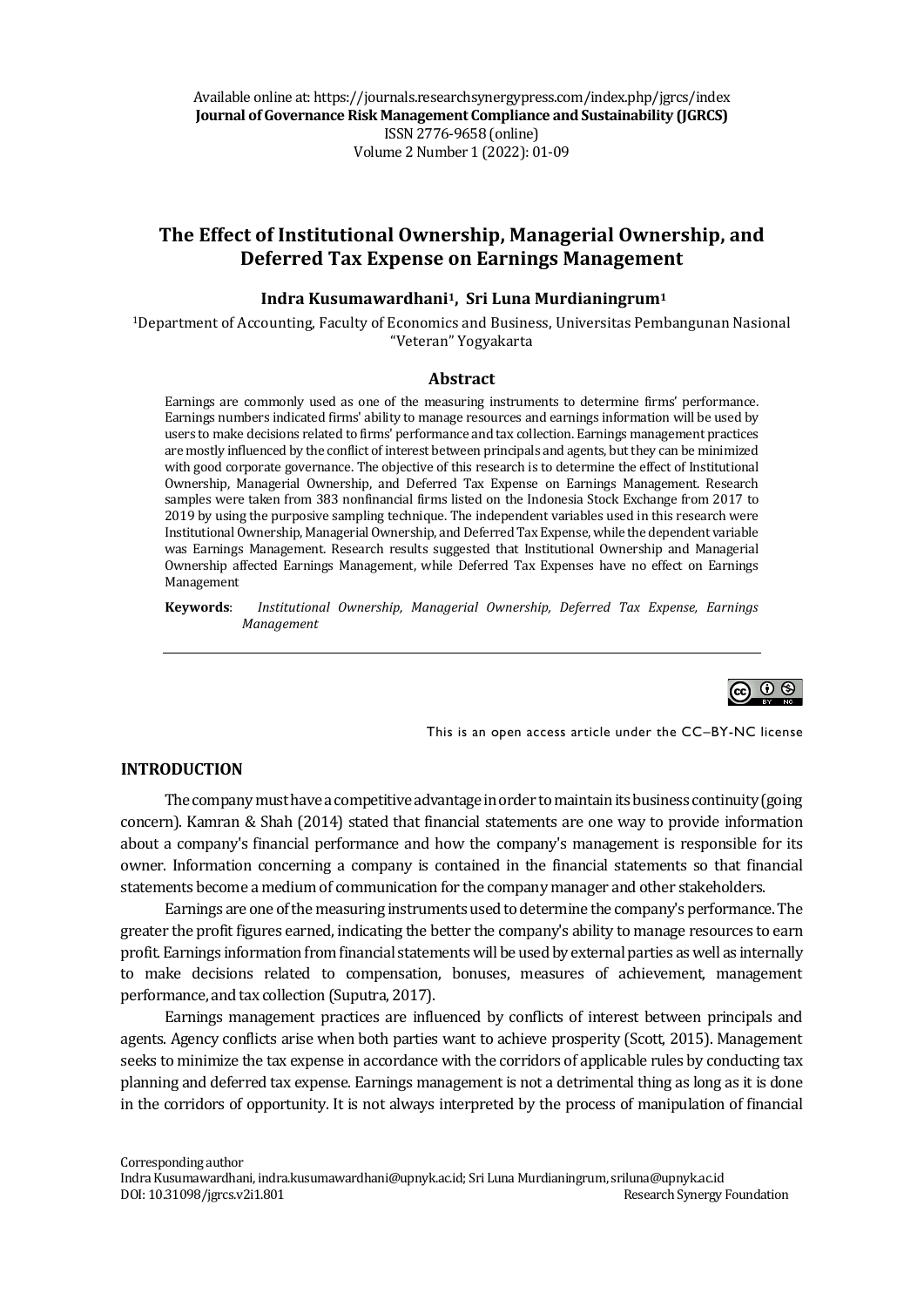statements because there are several options of methods that can be used and not as a prohibition (Kusumawardhani, 2012).

The phenomenal case regarding financial statements engineering conducted by PT Asuransi Jiwasraya (AJS) was revealed by the Audit Board of Finance (BPK) through the assessment of preliminary investigations. Earnings manipulation of Rp 360,3 billion was found in 2006. As one of the state-owned enterprises, Jiwasraya submitted a request for bailout funds to the Government due to financial difficulties amounting to Rp 32.29 billion in September 2019. At the time of the audit by BPK, it was found that Jiwasraya misplaced investments and defaulted on customers Rp 802 billion which resulted in state losses and criminal acts of window dressing (Setiawan, 2020).

Information asymmetry between principal and agent can be reduced by good corporate governance. Earnings management practices can be minimized by supervisory mechanisms to align the interests of principals and agents. It could be conducted by adding a share of institutional and managerial ownership, and supervision by independent commissioners and audit committees.

There are many studies conducted to examine issues related to earnings management, especially regarding corporate governance and deferred tax expense, Wang & Siyu (2012); Suputra (2017); Mudjiyanti (2018); Achyani & Lestari (2019); Bunaca & Nurdyadi (2019) showed inconsistent results. Based on the background of the problem, the research objective was to determine the effect of Institutional Ownership, Managerial Ownership, and Deferred Tax Expense on Profit Management in Indonesia.

### **LITERATURE REVIEW**

### **Agency Theory**

The owner and the manager have an agency connection, which produces an agency conflict because the mutualism symbiosis is not related to differences in interests. Profit management is explained using the agency theory method, which claims that conflicts of interest have an impact on profit management (Suputra, 2017). The principal and the agent have a contractual relationship in which the agent has the power to act on behalf of the principal and is compensated for doing so. The relationship between investors and management might be described as agency relations. When the principal is a shareholder or investor, and the agent is management, agency theory helps explain management behavior (Suwardjono, 2014). The importance of transferring over the company's operationality from the owner (principal) to a party who can better manage the organization is emphasized by agency theory (agent) (Sulistyanto, 2008).

## **Earnings Management**

Earnings management is a managerial endeavor to make use of the freedom to employ accounting methods and judge the worth of accounting in dealing with financial statement information (Sulistyanto, 2008). Scott (2015) explained that earnings management is a management accounting policy that focuses on the process of generating external financial statements for the purpose of personal gain. Earnings management can influence financial data by employing accounting methods, accounting estimation values, or both at the same time (Sulistyanto, 2008). Earnings management practices are carried out by management due to several motivations, namely: (1) Motivation of bonus programs; (2) Tax motivation; (3) Political motivation; (4) CEO switching motivation; (5) Initial Public Offering (IPO) (6) Motivation of debt agreement.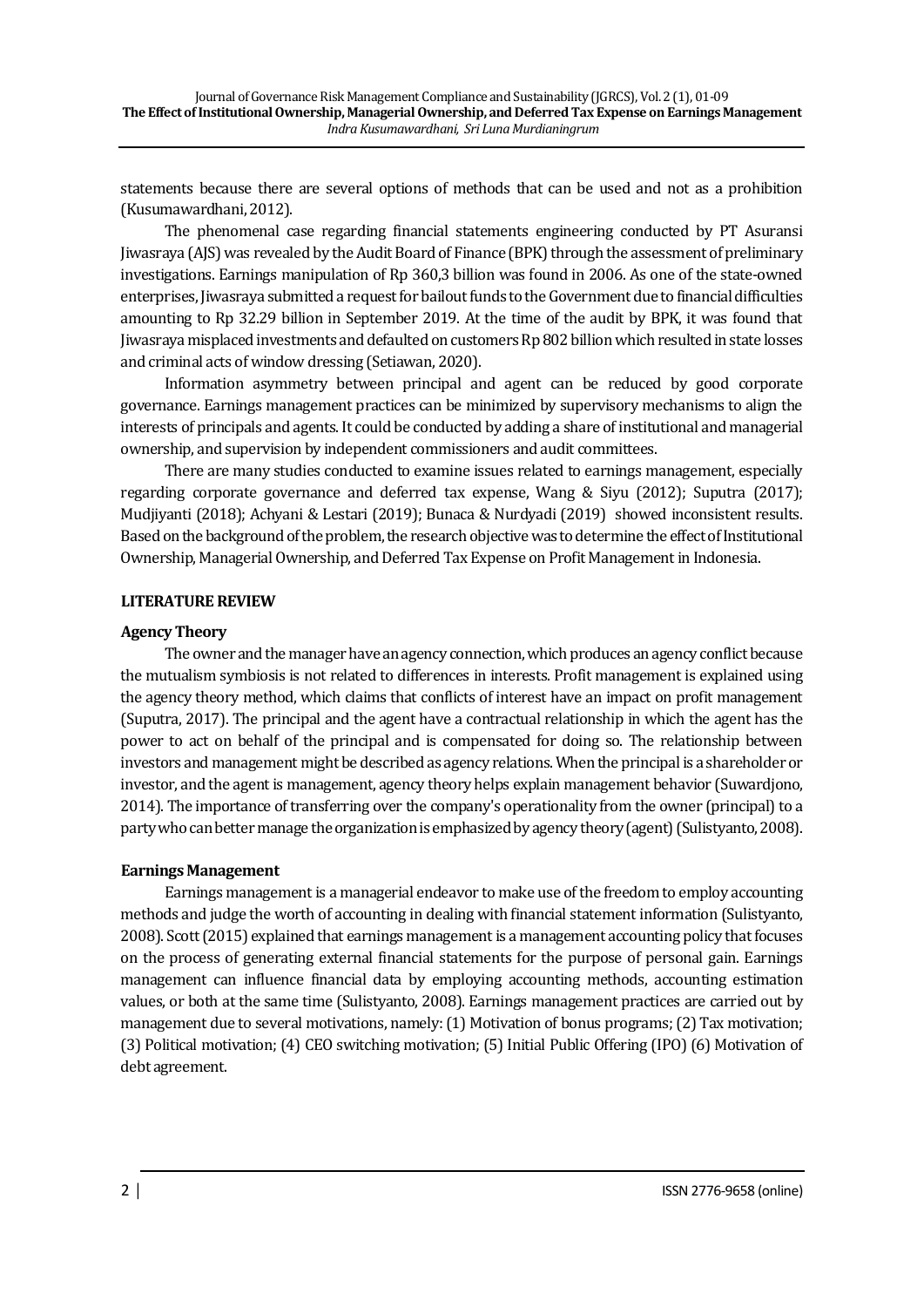### **Good Corporate Governance**

Corporate governance is a set of integrated systems for managing, guiding, and leading a company or a corporation to improve the firm's and the community's value. According to the OECD (The Organization for Economic Cooperation and Development) (2003) Good corporate governance is a structure where stakeholders, shareholders, commissioners, and managers draft the company's objectives in an integrated manner and contain the means to achieve these goals and oversee the performance of the company's management. Research conducted by Chhaochharia & Grinstein (2007) shows that corporate governance influences the information reported by companies indirectly.

### **Institutional Ownership**

Institutional ownership is regarded to be capable of providing similar internal surveillance systems. The shares of corporations controlled by institutions or institutions are referred to as institutional ownership (insurance companies, banks, investment companies, and other institutional holdings). In order to achieve earning purposes, the management will probably be involved in earnings manipulation. The larger institutional ownership can reduce profit management practices, but a significant amount of ownership is required to oversee management, which has the effect of lowering managers' willingness to undertake earnings management. (Latif and Abdullah, 2015; Cornett et al, 2006; Hartzell and Starks, 2003; Balsam et al, 2002).

H1: Institutional ownership affects earnings management

## **Managerial Ownership**

Because management owns such a large percentage of the company's stock, their mindset is that of someone who is invested in the company. As a result, management will be motivated to present accurate financial data since the contracting parties will scrutinize the management who owns the company's stock. This will lead to a better contract (Ball and Shivakumar, 2005). Therefore, it is likely that the managerial ownership level will be in the same direction to suppress the utilization of discretionary accruals (earnings management) by management.

H2: Managerial ownership affects earnings management.

## **Deferred Tax Expense**

Expenses resulting from transient disparities between accounting profit (profit reported in financial statements for the benefit of third parties) and fiscal profit (profit used to calculate taxes) when accounting profit tends to be higher than fiscal profit (Suputra, 2017). Statement of Financial Accounting Standards/PSAK 46 (IAI, 2010) related to tax accounting states that company management has the discretion to determine accounting policies to determine how much deferred tax assets or deferred tax expenses are because they are used differently. Deferred taxes are caused by the higher taxable income than pre-tax financial income due to the positive impact due to temporary changes. Phillips et al (2003) in Suputra (2017) said that management discretion will be greater when the difference in fiscal profit with accountingprofit. Yulianti (2005) mentioned the amount of management discretion contained in deferred tax expenses that can detect profit management practices in the company. Suputra (2017) showed that the deferred tax burden affects earnings management.

H3: Deferred tax expense affects earnings management.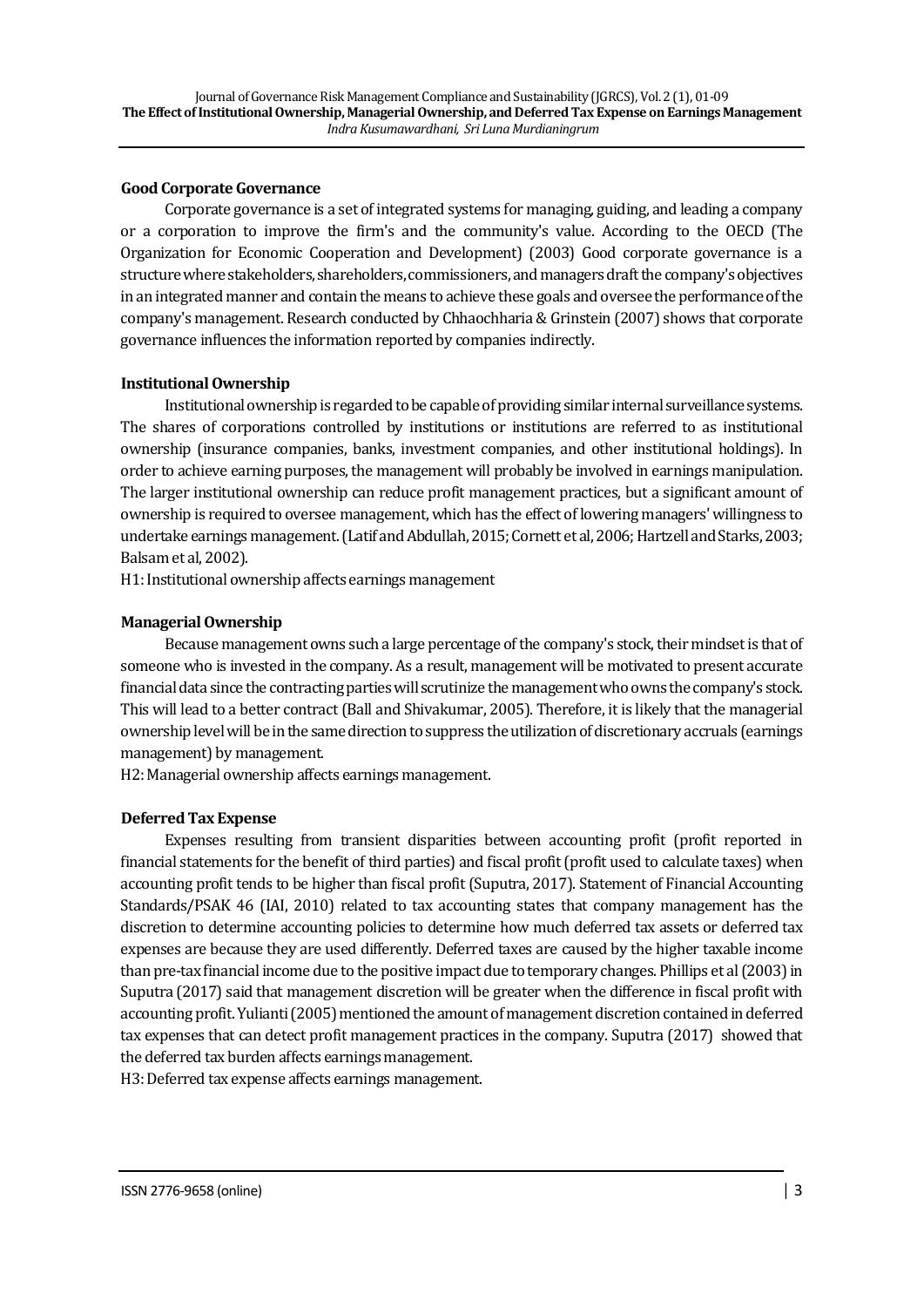### **RESEARCH METHOD**

#### **Population and Samples**

This study was conducted by using 811 observations from 383 samples of all nonfinancial listed firms in 2017-2019. The purposive sampling was used with criteria as follows: (1) Companies that have complete earnings management data; (2) Have institutional ownership, managerial ownership, and deferred tax expense data.

#### **Research Variables**

#### *Independent Variables*

Institutional Ownership

The ownership percentage held by other institutions from the total number of outstanding firm shares is used to calculate the institutional ownership variable in this study.

#### Managerial Ownership

The percentage of share ownership owned by the management of the total number of outstanding firm shares is used to proxy the managerial ownership variable.

#### Deferred Tax Expense

In this study, the deferred tax expense can be calculated by weighting the deferred tax expense by total assets (Phillips and Rego, 2003) as follows:

$$
DTE = \frac{Deferred\ Tax\ Expense\ it}{total\ aset\ it - 1}
$$

### *Dependent Variable*

Earnings Management

Earnings management in this study is measured by Discretionary Accruals (DA) using the Modified Jones Model (Dechow et al, 1995) and calculated by Total Accrual (TA). Total Accrual (TA) is comprised of Discretionary Accrual (DA) and NonDiscretionary Accrual (NDA). Earnings management used Modification Jones Model, which is as follows:

$$
TAC = NI_{it} - CFO_{it}
$$

The total accrual value (TAC) can be estimated using ordinary least squares (OLS) to obtain the regression coefficient, as follows:

$$
\frac{TA_{it}}{A_{i(t-1)}} = \alpha_1\left(\frac{1}{A_{i(t-1)}}\right) + \alpha_2\left(\frac{\Delta REV_{it}}{A_{i(t-1)}}\right) + \alpha_3\left(\frac{PPE_{it}}{A_{i(t-1)}}\right) + \mathring{a}
$$

The value of non-discretionary accruals can be calculated by the formula:

$$
NDA_{it} = \alpha_1 \left(\frac{1}{A_{i(t-1)}}\right) + \alpha_1 \left(\frac{\Delta REV_{it}}{A_{i(t-1)}} - \frac{\Delta REC_{it}}{A_{i(t-1)}}\right) + \alpha_1 \left(\frac{PPE_{it}}{A_{i(t-1)}}\right)
$$

Furthermore, discretionary accruals can be calculated by the formula:

$$
DA_{it} = \frac{TA_{it}}{A_{i(t-1)}} - NDA_{it}
$$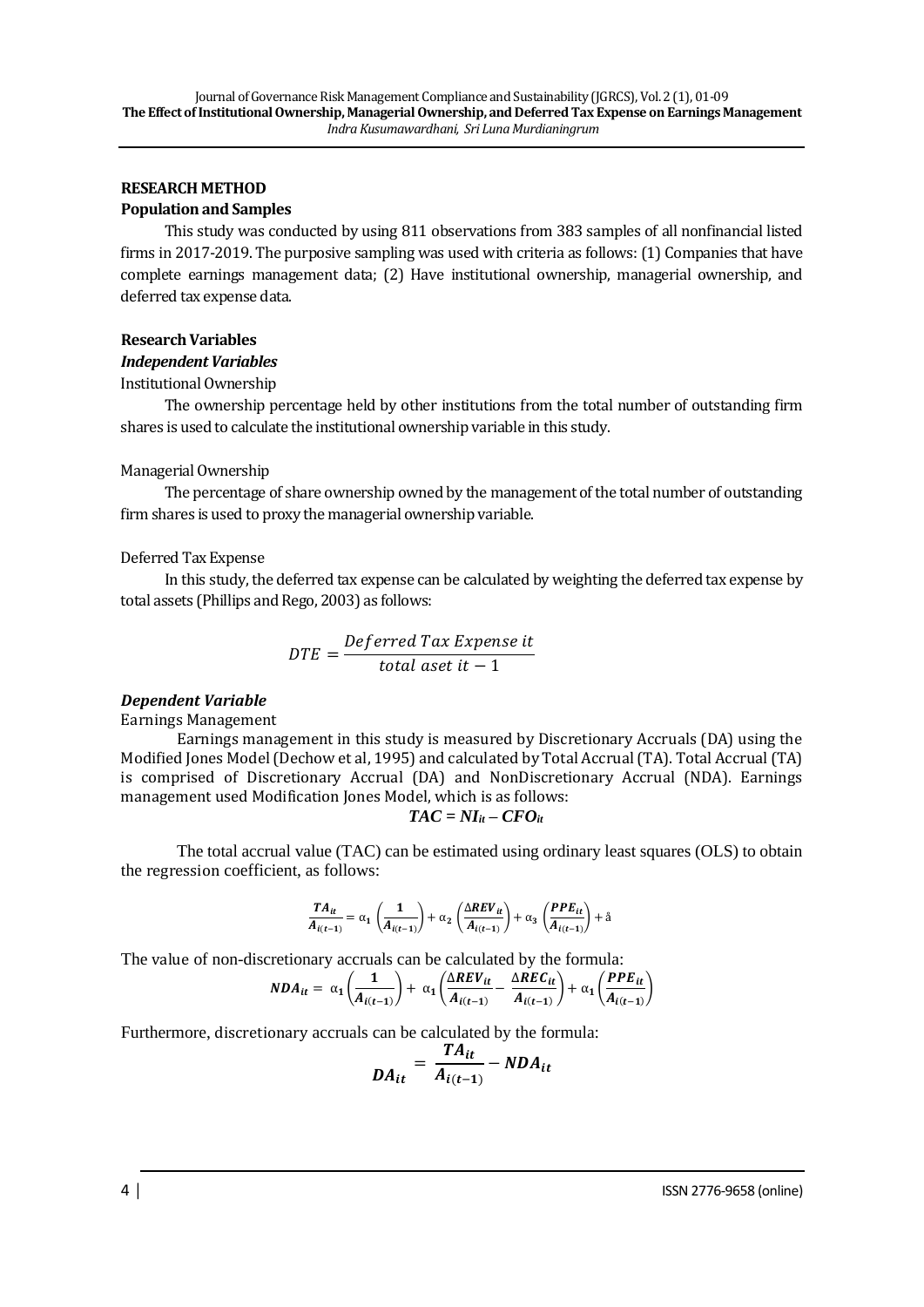### **Data Analysis**

This research relied on secondary data. Multiple linear regression approaches were used to examine the data to see if institutional ownership, managerial ownership, and deferred tax expense had an impact on earnings management. Multiple regression analysis was used to evaluate hypotheses using the following model :

$$
EM = \alpha + \beta InsOWn + \beta 2M Own + \beta 3DTE + \varepsilon
$$

Information :

Y = Earnings Management

 $\alpha$  = Intercept

X1 = Institutional Ownership

X2 = Managerial Ownership

X3 = Deferred Tax Expense

Prior to testing the regression, the classical assumptions were conducted (normality, multicollinearity, autocorrelation, and heteroscedasticity tests).

### **FINDINGS AND DISCUSSION**

|                        | N   | Min | Max | Mean | Std. Dev                              |
|------------------------|-----|-----|-----|------|---------------------------------------|
| EM                     |     |     |     |      | 811 -.00108 .00381 .0003993 .00109686 |
| InsOwn                 | 811 |     |     |      | .48041 .91862 .7173367 .12066546      |
| Mown                   | 811 |     |     |      | .00000 .25683 .0295646 .05481500      |
| <b>DTE</b>             | 811 |     |     |      | .00873216 0047983. 00000. 00000.      |
| Valid N (listwise) 811 |     |     |     |      |                                       |

Table 1. Descriptive Statistics

Source: 2021 Data Processing Results

The assumptions that must be met when using multiple linear regression models are met in this investigation. The Kolmogorov-Smirnov test was used to test sample normality, the Durbin Watson coefficient test was used to test autocorrelation, and the Variance Inflation Factor was used to test multicollinearity, and the Spearman Rho test was used to test heteroscedasticity.

|                 | Coefficients |
|-----------------|--------------|
| <b>Constant</b> | 0.001        |
| <b>InsOwn</b>   | $-0.001$     |
| <b>Mown</b>     | 0.001        |
| <b>DTE</b>      | $-0.003$     |
| F               | 5.908        |
| $R^2$           | 0.021        |
| Adj $R^2$       | 0.018        |

Source: 2021 Data Processing Results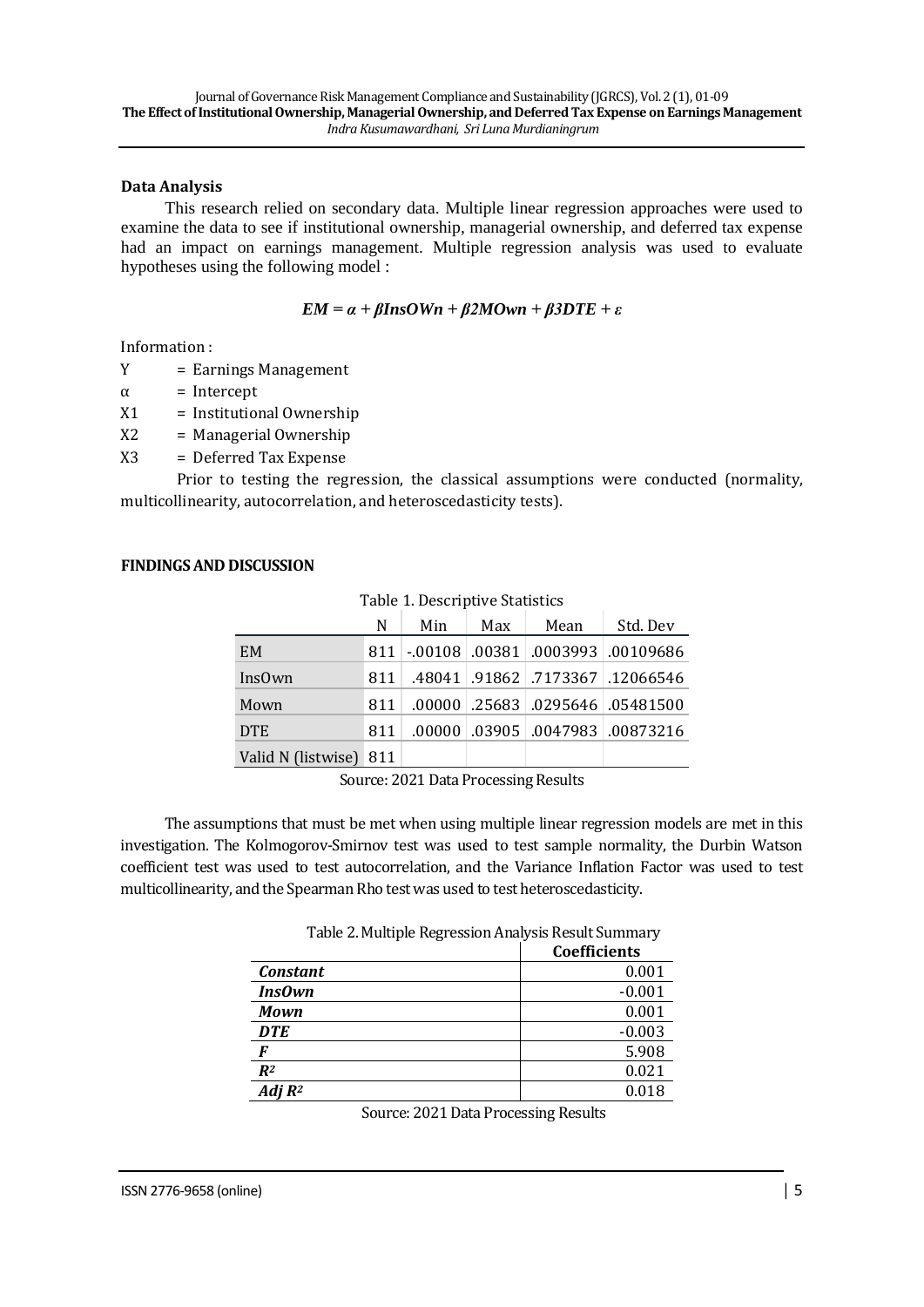| ◡-<br>- ت<br>Coefficients <sup>a</sup> |               |                             |            |              |          |       |  |  |  |  |
|----------------------------------------|---------------|-----------------------------|------------|--------------|----------|-------|--|--|--|--|
|                                        |               |                             |            | Standardized |          |       |  |  |  |  |
|                                        |               | Unstandardized Coefficients |            | Coefficients |          |       |  |  |  |  |
| Model                                  |               | B                           | Std. Error | <b>Beta</b>  | t        | Sig.  |  |  |  |  |
| $\mathbf{1}$                           | Constant)     | 0.001                       | 0.000      |              | 4.963    | 0.000 |  |  |  |  |
|                                        | <b>InsOwn</b> | $-0.001$                    | 0.000      | $-0.127$     | $-3.568$ | 0.000 |  |  |  |  |
|                                        | Mown          | 0.001                       | 0.001      | 0.070        | 2.000    | 0.046 |  |  |  |  |
|                                        | <b>DTE</b>    | $-0.003$                    | 0.004      | $-0.028$     | $-0.786$ | 0.432 |  |  |  |  |
| a. Denendent Variable: EM              |               |                             |            |              |          |       |  |  |  |  |

a. Dependent Variable: EM

Source: 2021 Data Processing Results

Results shown in Table 2 indicated that the Institutional Ownership and Managerial Ownership have an impact on Earnings Management, while the Deferred Tax Expense variable has no effect. The R2 and Adjusted R2 coefficients of determination are 0.021 and 0.018, respectively. This value indicates that the independent variables used in the model (Institutional Ownership, Managerial Ownership, and Deferred Tax Expense) could only explain 1.8 percent of the variation in the value of the dependent variable (Earnings Management), with the remaining 98.2% influenced by factors not studied. It can be concluded that the study's independent variable has a limited ability to explain the study's dependent variable. The significance of the F test results in the research model is less than the set threshold (0.05). These findings show that the model (Model Fit) utilized in this investigation is appropriate. Based on Table 4.3, only Institutional Ownership and Managerial Ownership significantly affect Earnings Management. Deferred Tax Expenses did not affect significantly.

## **Discussion**

## *Institutional Ownership and Earnings Management*

Institutional shareholders with a high ownership value will encourage more optimal information enhancement and management supervision, potentially reducing managers' opportunistic behavior and allowing institutional owners to receive information comparable to managers and reduce earnings management (Cornett et al., 2006; Sari and Nur, 2013; Latif and Abdullah, 2015). The first hypothesis test result indicated that Institutional Ownership has a negative impact on Earnings Management. This study is consistent with Astari & Suryanawa (2017) who showed the importance of institutional ownership in monitoring management because Increased oversight will be encouraged as a result of institutional ownership. The welfare of shareholders will undoubtedly be improved as a result of this supervision. The impact of Institutional ownership as a supervisory agent will be reduced due to their substantial capital market investment.

## *Managerial Ownership and Earnings Management*

Offering managers stock options, often known as stock-based pay, is one strategy used to try to decrease friction generated by the separation of ownership and control between managers and stakeholders. There are cases where the manager owns a portion of the firm, the manager will naturally behave as an external shareholder. The manager will ensure the financial statements are presented properly and accurately reflect the company's current state Purnama (2017).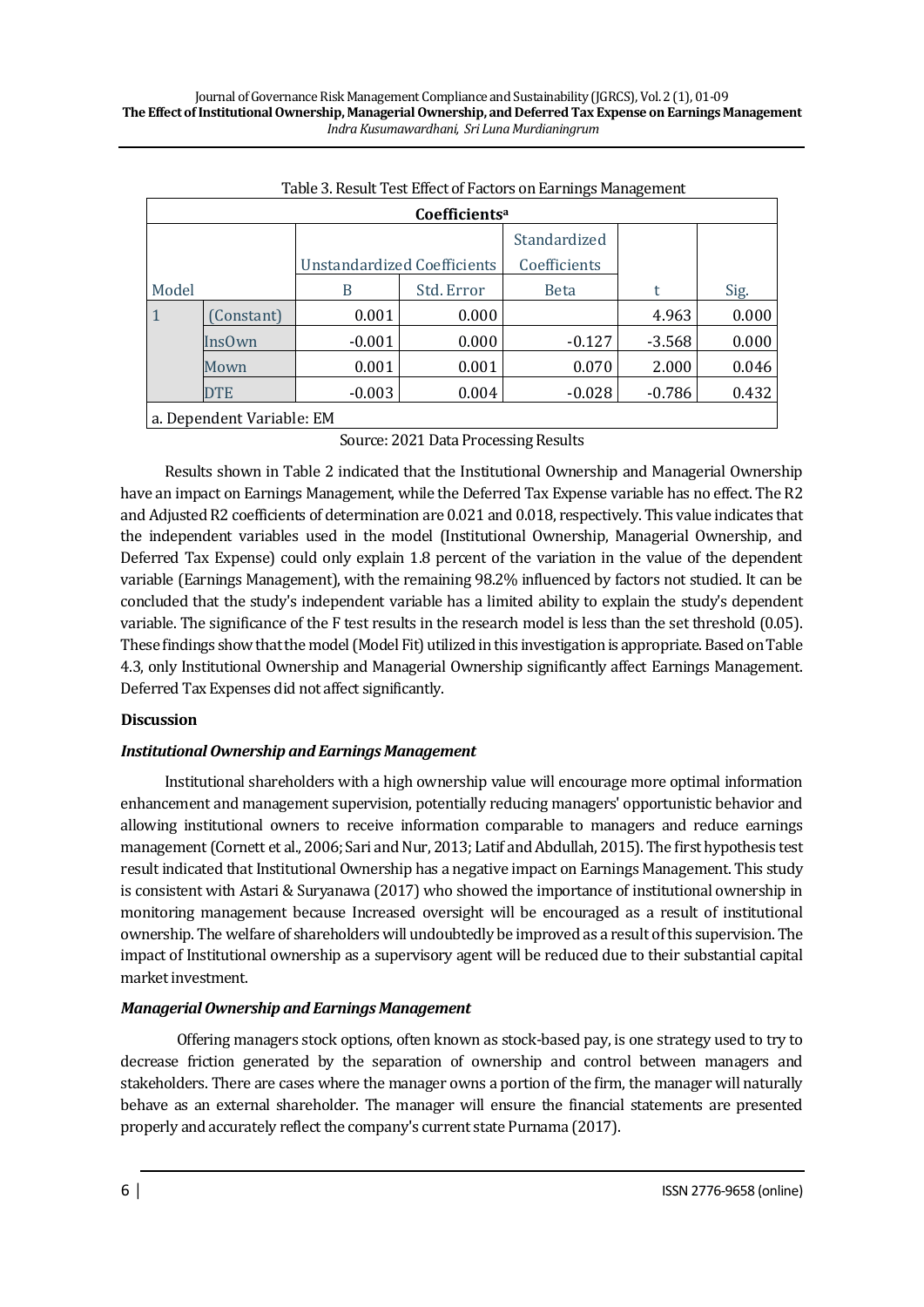The second hypothesis test result showed that Managerial Ownership positively affected Earnings Management. This research is consistent with Aryanti & Kristanti (2017) which shows the results that managerial ownership affects earnings management due to institutional ownership. Management oversight will be better controlled, resulting in more accurate information, and reducing the information asymmetry caused by control. The power of institutional owners will have an impact on how profits are reported.

# *Deferred Tax Expense and Earnings Management*

The third hypothesis is rejected with a significant value of 0.432 (above 0.05). Results showed that Deferred Tax Expense has no effect on Earnings Management. Using deferred tax expense to identify earnings management in the company is ineffective because it cannot demonstrate that the company is undertaking earnings management. Our result did not support Philip et al (2003); Yulianti (2005); Fitriany (2016). This research is in line with those of Satwika and Damayanti (2005), Timuriana and Muhamad (2015) which demonstrates the existence of taxation legislation in Indonesia that places severe limitations on tax computations. The research stated that the basis for calculating fiscal profit or loss is to acknowledge the amount of income and costs when they are received or issued. In other words, tax computations solely account for current-period tax expenses and ignore expenses and deferred tax. The company has complied with applicable regulations relating to published financial statements. Enforcement of regulations regarding financial reporting by the Financial Services Authority (OJK) has restricted management to manage earnings. Financial statement users also have extensive knowledge in analyzing the financial statements of the issuer's company and easier to detect the existence of earnings management.

# **CONCLUSION & FURTHER RESEARCH**

Based on the result discussion, it can be concluded that Institutional Ownership and Managerial Ownership affected Earnings Management, whereas Deferred Tax Expense did not affect Earnings Management. Institutional ownership negatively affects earnings management. The existence of institutional ownership will induce managers to engage in earnings management to avoid negative earnings and deliver higher and consistent earnings. Managerial ownership positively affects earnings management. Management ownership creates a controllable oversight, more accurate information, and reduces information asymmetry. Deferred tax expense has no significant effect on earnings management practices. If the firms conducted deferred tax expenses to manipulate earnings, it would be easily detected by the firms' internal auditors and corrections will be made by management.

This research suggestion for future research could include other corporate governance mechanisms other than institutional ownership and managerial ownership, namely independent commissioners, audit committees, and frequency of board meetings. In addition, current tax expenses and deferred tax assets could potentially affect earnings management. Earnings management could be tested using different models. Adding the longer and the most recent observation year is supposed to be used to characterize the current state of the observed company.

# **REFERENCES**

Achyani, F. and Lestari, S. (2019) 'Pengaruh Perencanaan Pajak Terhadap Manajemen Laba (Studi Empiris Pada Perusahaan Manufaktur yang Terdaftar di Bursa Efek Indonesia Tahun 2015-2017)', Riset Akuntansi dan Keuangan Indonesia, 4(1), pp. 77–88. doi: 10.23917/reaksi.v4i1.8063.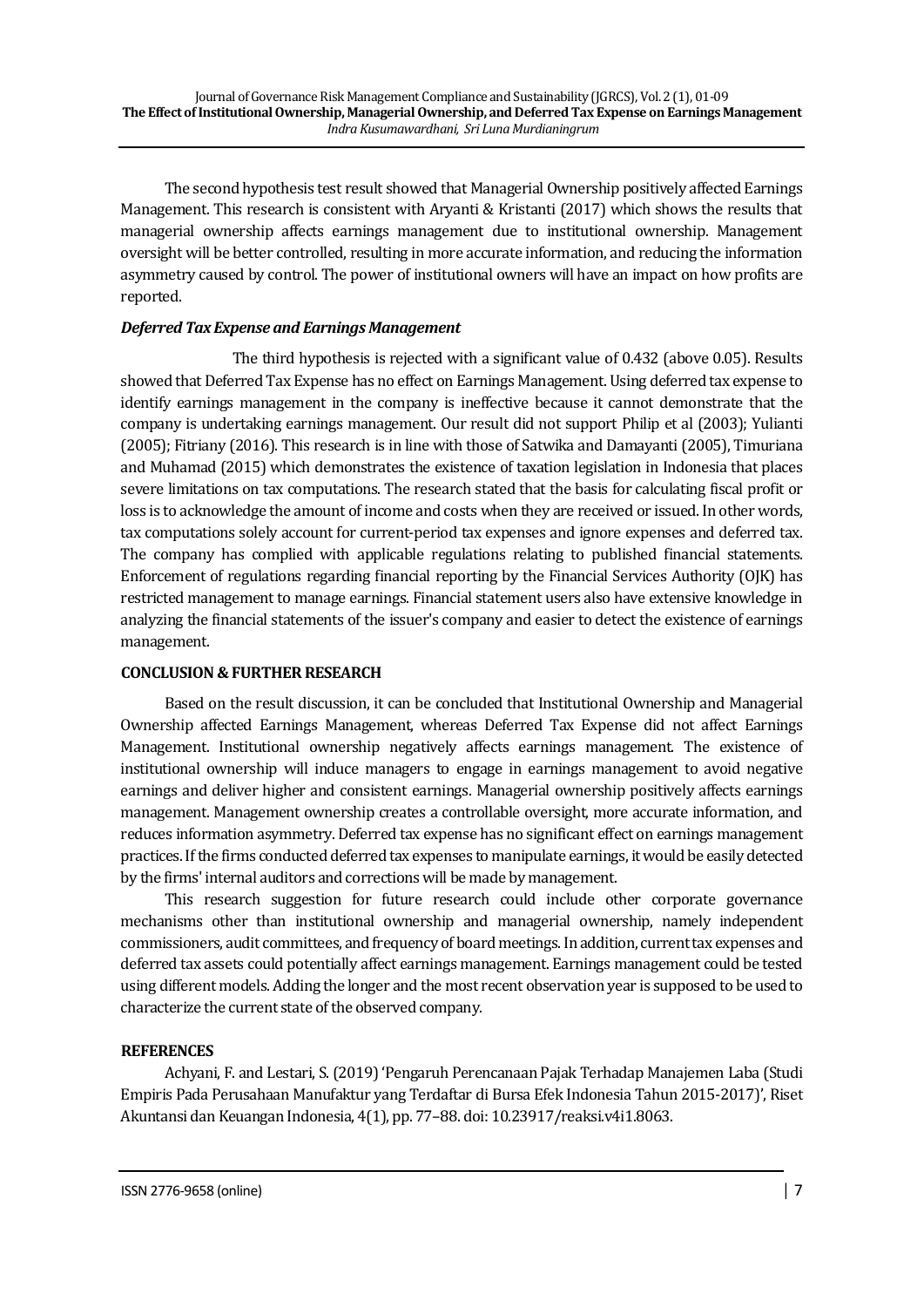Aryanti, I. and Kristanti, F. T. (2017) 'Kepemilikan institusional, kepemilikan manajerial, dan kualitas audit terhadap manajemen laba', Jurnal Riset Akuntansi Kontemporer (JRAK), 9(2), pp. 66–70.

Astari, A. A. M. R. and Suryanawa, I. K. (2017) 'Faktor-Faktor Yang Mempengaruhi Manajemen Laba', E-Jurnal Akuntansi Universitas Udayana, 20(1), pp. 290–319.

Ball, B. and Shivakumar, L. (2005) 'Earnings Quality in UK Private Firms: Comparative Loss Recognition Timeliness', Journal of Accounting and Economics, 39(1), pp. 31–128.

Balsam, S., E. Bartov and C. Marquardt. (2002). aAccrual Management, Investor Sophisticated, and Equity Valuation: Evidence from 10-Q Fillings. Journal of Accounting Research. March, 4 Bo. 4. Pp 987- 1012.

Bunaca, R. A. and Nurdyadi (2019) 'The Impact of Deferred Tax Expense and Tax Planning Toward Earnings Management and Profitability', Jurnal Bisnis dan Akuntansi, 21(2), pp. 215–236. doi: 10.34208/jba.v21i2.625.

Chhaochharia, V. and Grinstein, Y. (2007) 'Corporate governance and firm value: The impact of the 2002 governance rules', Journal of Finance, 62(4), pp. 1789–1825. doi: 10.1111/j.1540- 6261.2007.01257.x.

Cornett, M. M., Marcus, A. J., Saunders, A., & Tehranian, H. (2006). Earnings management, corporate governance, and true financial performance. Unpublished manuscript. Retrieved from (http://www.researchgate.net/profile/Hassan\_Tehranian/publication/228238263\_Earnings\_Managem ent\_Corporate\_Governance\_and True\_Financial\_Performance/links/0c960535f9236ee94f000000.pdf).

Dechow, P.M., Sloan, R.G. and Sweeney, A.P. (1995), "Detecting earnings management", The Accounting Review, Vol. 70 No. 2, pp. 193-225.

Fitriany, L. C. (2016) 'Pengaruh aset pajak tangguhan, beban pajak tangguhan, dan perencanaan pajak terhadap manajemen laba', JOM Fekon, 3(1), pp. 1150–1163.

Hartzell, J.C and Starks L.T. (2003) Institutional Investors and Executive Compensation. Journal of Finance, 58(6), 2351-2374.

Kamran, K. and Shah, A. (2014) 'The impact of corporate governance and ownership structure on earnings management practices: Evidence from Listed Companies in Pakistan.', The Lahore Journal of Economics, 19(2), pp. 27–70.

Kusumawardhani, I. (2012) 'Pengaruh Corporate Governance, Struktur Kepemilikan dan Ukuran Perusahaan Terhadap Manajemen Laba. . E-journal Unisri Vol 9, No 1. Oktober 2012: 41-54', Jurnal Akuntansi dan Sistem Teknologi Informasi. E-journal Unisri, 9(1), pp. 41–54.

Latif, Aysha S., and Fahad Abdullah. (2015). The Effectiveness of Corporate Governance in Constraining Earnings Management in Pakistan. The Lahore Journal of Economics 20:1 (Summer 2015) p 135-155.

Mudjiyanti, R. (2018) 'The Effect of Tax Planning, Ownership Structure, and Deferred Tax Expense on Earning Management', 231(Amca), pp. 379–381. DOI: 10.2991/amca-18.2018.104.

Phillips, J. and Rego, S. O. (2003) 'Earnings Management : Tax Expense', the Accounting Review, 78(2), pp. 491–521.

Purnama, D. (2017) 'Pengaruh Profitabilitas, Leverage, Ukuran Perusahaan, Kepemilikan Institusional Dan Kepemilikan Manajerial Terhadap Manajemen Laba', Jurnal Riset Keuangan dan Akuntansi, 3(1), pp. 1–14.

Roychowdhury, S. (2006), "Earnings management through real activities manipulation", Journal of Accounting and Economics, Vol. 42 No. 3, pp. 335-370.